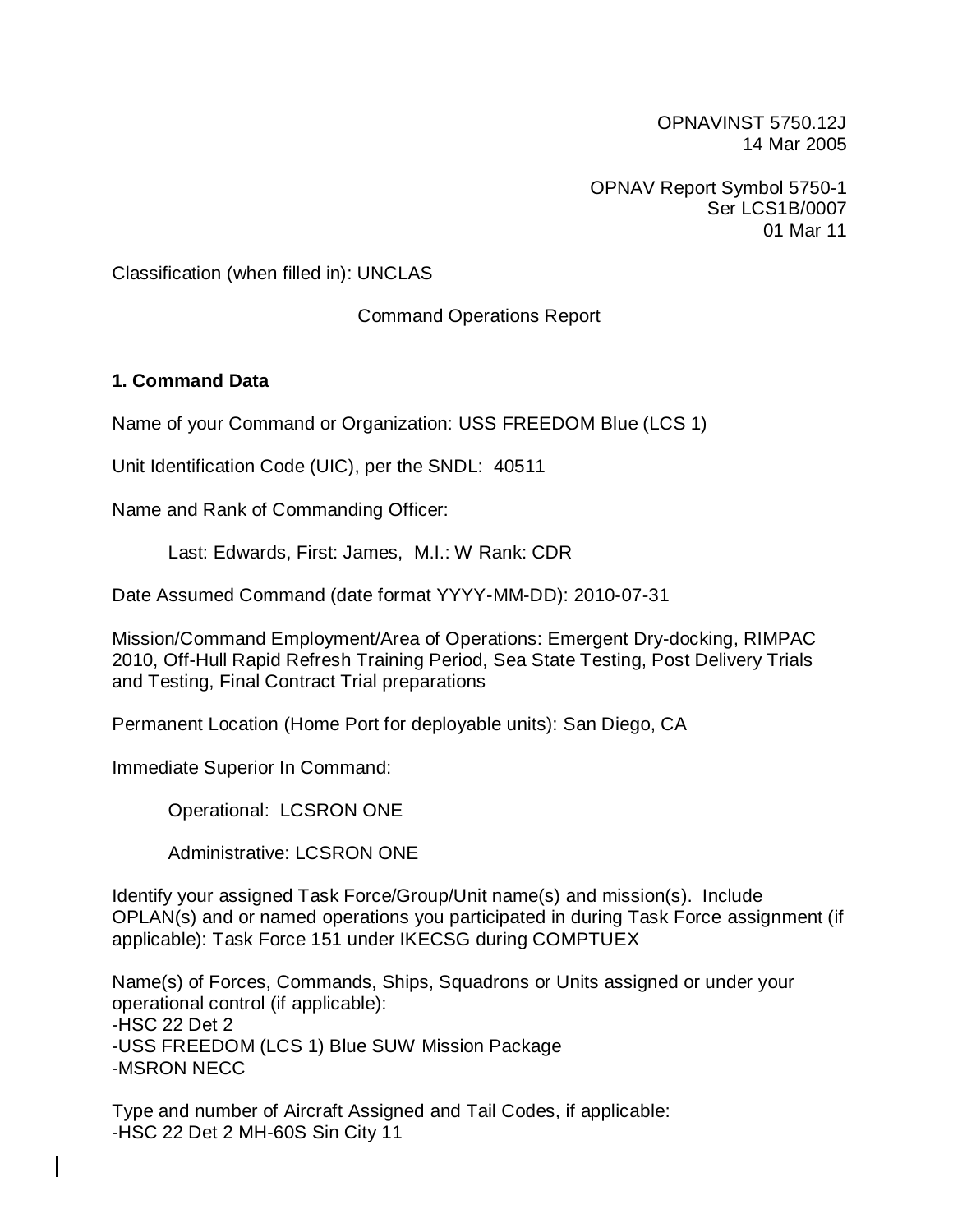Commands, Detachments or Units deployed on board or stationed aboard as tenant activities (as applicable): N/A

Number of Personnel Assigned: -Core Crew: Officers: 8 Enlisted: 32 -SUW Mission Package: Officers: 1 Enlisted: 13 -Aviation Det: Officers: 4 Enlisted: 19 -NECC Det: Enlisted: 12

Command Point of Contact (required entry, complete in full): Name (Rank, First Name, Middle Initial, Last Name): LTJG Job Title/Office Code: Navigator E-mail (both classified and unclassified, if available): Phone number(s): Command Mailing Address: LCS CREW BLUE UNIT 25601 FPO AP 96601-0101

#### **2. Commander's Assessment**

2010 was a year of great accomplishment for FREEDOM Blue, as well as the LCS program as a whole. Whether it was preparing for and executing FREEDOM's successful participation in Exercise Rim of the Pacific 2010, or taking the ship to her limits during sea state testing, FREEDOM Blue repeatedly proved that we are truly "Fast, Focused, Fearless".

The early part of 2010 was spent off-hull preparing for RIMPAC 2010. Thanks to the tireless efforts of Operations department, the crew was able to recertify during the rapid refresh period, as well as execute an intensive training plan. The effort invested in this preparation paid large dividends during RIMPAC.

Upon taking the hull in April, efforts intensified to prepare the ship materially for RIMPAC. Preparations were interrupted by the discovery that the hub seal on the starboard boost jet was leaking oil, requiring the ship to enter into an emergent dry-dock period. The combined efforts and expertise of Engineering department, as well as the Material Readiness department of LCSRON ONE ensured the necessary repairs were affected and FREEDOM was ready to sail for RIMPAC 2010.

Exercise Rim of the Pacific 2010 was an outstanding opportunity to test the LCS concept and put the ship and its crew through the paces. FREEDOM performed admirably in the integrated Strike Group and coalition forces environment. During the 26 days underway, Blue crew stretched the limits of the ship's endurance, conducting 13 UNREPS and proving the capabilities of the crew and sea-frame to operate for extended periods. During RIMPAC the crew continued to conduct post delivery trials and testing, mostly geared towards Surface Warfare Mission Package integration and organic weapons and sensor performance. Combat systems department worked around the clock to ensure the tests were executed as planned, culminating in a successful RAM test firing.

Upon return from RIMPAC in August, Blue crew turned over the ship to Gold Crew and began the off hull training cycle, culminating in the three week rapid refresh period in the LCS Shore Based Training Facility.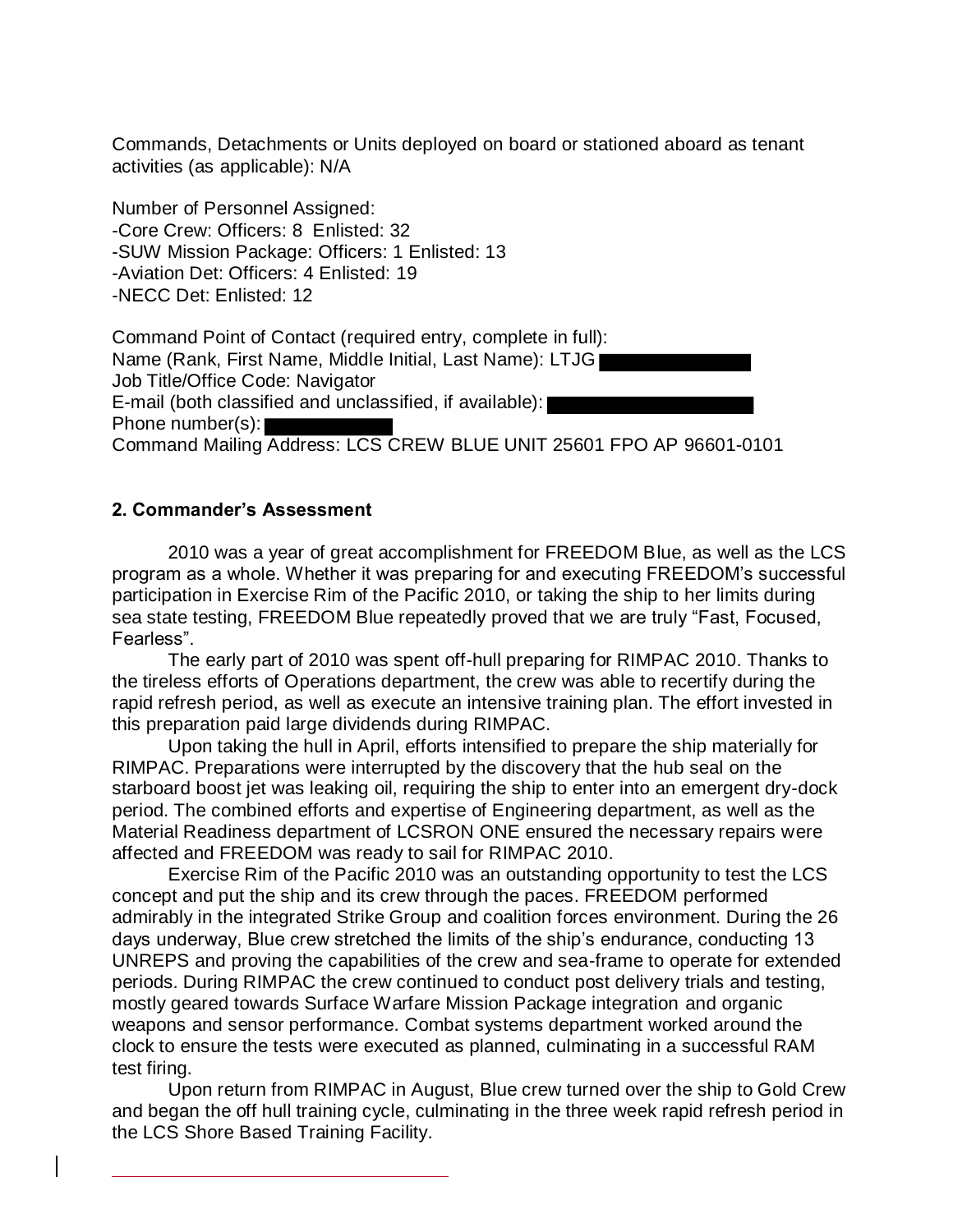Taking over from Gold crew in mid-December, the focus was on the continued post-delivery testing and trials schedule, as well as preparations for FREEDOM's Final Contract Trials with INSURV. The PDT&T schedule for the winter consisted mainly of sea state testing, which involved taking the ship into progressively heavier sea states to test the strength of the ship's construction. Throughout all of these trials the crew performed well and greatly contributed to the development of FREEDOM class safe operating envelopes.

Overall, 2010 was a banner year for FREEDOM Blue. Blue Crew continues to prove day in and day out why they were hand-picked to lead the Navy into the 21<sup>st</sup> century.

# **3. Chronology and Narrative**

| 2010-02-12: BM2(SW) : 's Reenlistment Ceremony                          |
|-------------------------------------------------------------------------|
| 2010-02-18: MOB-N Certification complete                                |
|                                                                         |
| 2010-04-09: CS2(SW)<br>2010-04-21: EMC(SW) Same Presentistment Ceremony |
| 2010-05-01: COMNAVSURFOR VADM Curtis Ship Visit                         |
| 2010-05-02: VADM Lafleur, USN Retired Ship Visit                        |
| 2010-05-03: Surface Navy Association Open Ship                          |
| Promotion Ceremony NCCM(SW/AW)                                          |
| 2010-05-04: MCPON West Ship Visit                                       |
| 2010-05-10: COMTHIRDFLT VADM Hunt Ship Visit                            |
| Reenlistment Ceremony<br>CSCS(SW/SS)                                    |
| 2010-05-11: UNDERSEC Robert Black Ship Visit                            |
| 2010-06-01 Family Day Cruise                                            |
| CS2(SW) SPromotion Ceremony to CS1                                      |
| 2010-06-08: VADM McCoy Ship Visit                                       |
| RADM McManama Ship Visit                                                |
| 2010-06-09: VADM Haney Ship Visit                                       |
| Swing Ship NBSD Pier 2 Berth 1                                          |
| 2010-06-16: Underway for RIMPAC                                         |
| Ammunition Onload (Bravo Pier)                                          |
| 2010-06-17: First UNREP with BONHOMME RICHARD (LPD 6)                   |
| 2010-06-23: ADM Gay (ESG 3) Ship Visit                                  |
| 2010-06-24: RDML Rowden Ship Visit                                      |
| 2010-06-26: RIMPAC Open Ship                                            |
| 2010-06-27: C3F Luncheon onboard FREEDOM                                |
| <b>RIMPAC Open Ship</b>                                                 |
| 2010-06-30: Pacific Fleet Ship Visit                                    |
| 2010-07-01: USS CROMMELIN Ship Visit                                    |
| Marine Corps Forces Pacific Ship Visit                                  |
| <b>HMAS KANIMBLA Ship Visit</b>                                         |
| 2010-07-02: COMDESRON 31 Ship Visit                                     |
| 2010-07-05: Commander Escort Flotilla One Ship Visit                    |
| Captain Japan Maritime Self Defense Force Ship Visit                    |
| <b>JS ATAGO Ship Visit</b>                                              |
| 2010-07-13: First CONREP w/ USNS Guadalupe                              |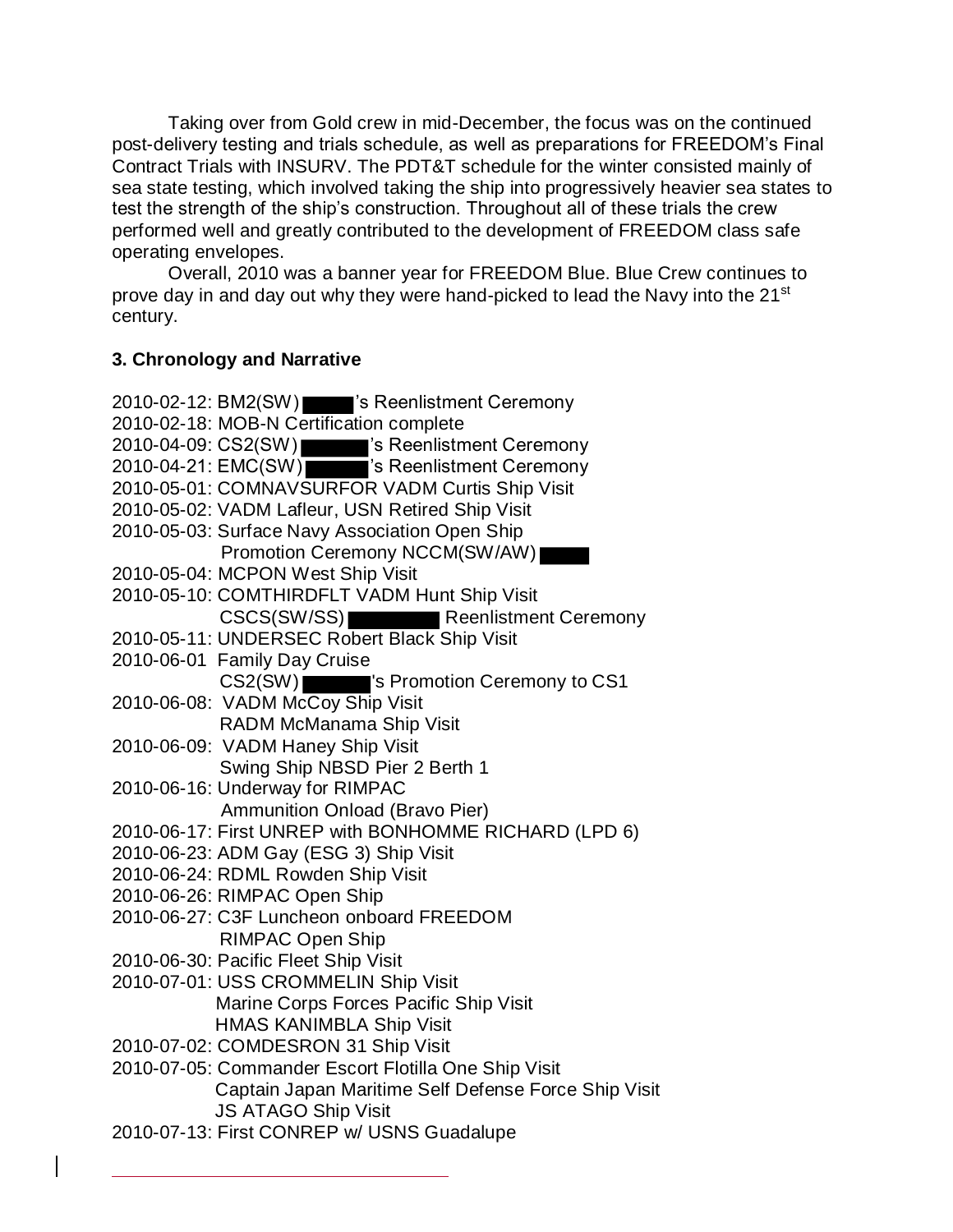- 2010-07-14: RIMPAC Media Visit
- 2010-07-17: DCC(SW/FMF) S Promotion Ceremony to DCCS Congressional Representatives Ship Visit
- 2010-07-18: RAM Missile Shoot
- 2010-07-21: VADM Hunt Ship Visit
- 2010-07-24: RIMPAC PHOTOEX
- 2010-07-25: Mission Package Test Events (MP 8, 9, 10, 11)
- 2010-07-31: Change of Command
- 2010-07-11: Commenced Continuous Maintenance Availability 10A6
- 2010-08-19: Crew Turnover. Blue Crew off-hull.
- 2010-09-09: SAR Certification complete
- 2010-10-01: FCC Mauldin Commissioning Ceremony
- 2010-12-21: Crew Turnover. Blue crew on-hull.
- 2011-01-04: Underway for Sea State Testing (Sea State 3-5)
- 2011:01-13: Finished Sea State 3-5 Testing
- 2011-01-20: Air Defense testing
- 2011-01-24: NMAWC Ship Visit
- 2011-01-25: RDML Simpson Ship Visit
- 2011-01-26: Foreign Flag Delegation Ship Visit
- 2011-01-28: Air Defense testing (AD 16, 9, 10B)
- 2011-02-03: NATO Parliamentary Assembly Ship Visit
- 2011-02-04: Congresswoman Davis Ship Visit
- 2011-02-08: ADM Sullivan, USCG, Ship Visit
- 2011-02-11: Brief Stop for Fuel in Eureka, CA
- 2011-02-12: Sea State Testing (Sea State 5-7)
- 2011-02-28: Mine Countermeasure Mission Package Equipment Offload

#### **Dates of movements:**

- 2010-05-08: Deadstick Naval Base San Diego Pier 2 to NASSCO Floating Drydock
- 2010-05-15: Deadstick NASSCO Floating Drydock to Naval Base San Diego
- 2010-05-25: Naval Base San Diego to SOCAL OPAREA
- 2010-05-28: SOCAL OPAREA to Naval Base San Diego
- 2010-06-09: Swing Ship Naval Base San Diego Pier 2 Berth 1
- 2010-06-16: Depart Naval Base San Diego
- 2010-06-24: Arrive Joint Base Pearl Harbor (RIMPAC)
- 2010-07-06: Depart Joint Base Pearl Harbor for Exercise RIMPAC
- 2010-07-31: Arrive Joint Base Pearl Harbor After completing RIMPAC
- 2010-08-02: Depart Joint Base Pearl Harbor
- 2010-08-10: Arrive Naval Base San Diego
- 2011-01-04: Depart Naval Base San Diego
- 2011-01-13: Arrive Naval Base San Diego
- 2011-01-18: Depart Naval Base San Diego
- 2011-01-21: Arrive Naval Base San Diego
- 2011-01-27: Depart Naval Base San Diego
- 2011-01-31: Arrive Naval Base San Diego
- 2011-02-08: Depart Naval Base San Diego
- 2011-02-11: Arrive Eureka, CA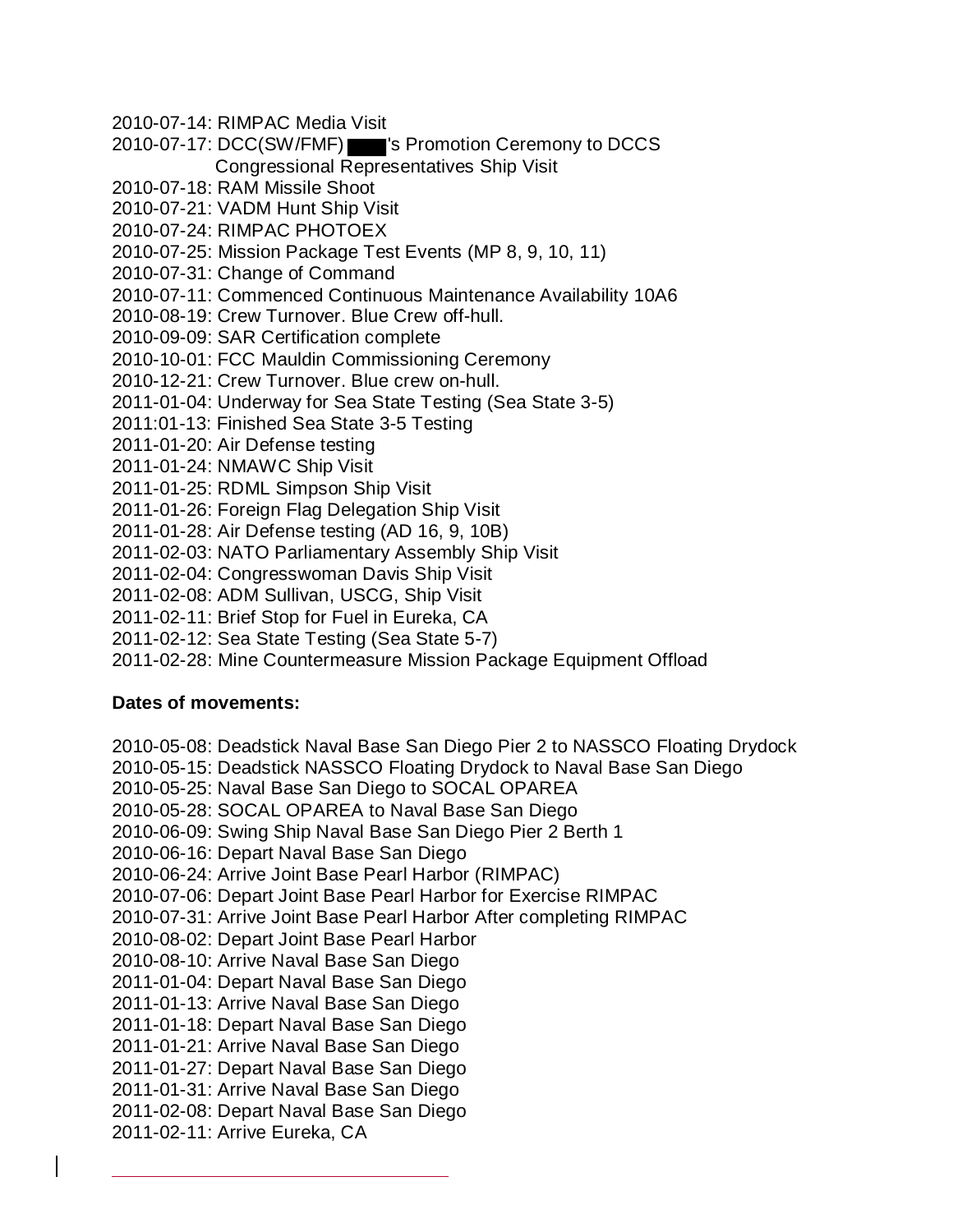### Depart Eureka, CA 2011-02-17: Arrive Naval Base San Diego

Local operations and training: Listed Above

Exercises and operations: Listed Above

Installation of new weapons systems or changes: Nothing to Report

Major physical changes to ship: Nothing to Report

Class A or B mishaps: Nothing to Report

Port visits: Pearl Harbor, HI (24 Jun 2010-06 Jul 2010), Pearl Harbor, HI (31 Jul 2010-2 Aug 2010), Eureka, CA (11 Feb 2011)

Unit awards received: Nothing to Report

Reserve augmentation: Nothing to Report

Significant operational or administrative events: MOB-N

**4. Supporting Reports** Nothing to Report

### **5. Published Documents:** Nothing to Report

**6. Photographs:** Nothing to Report